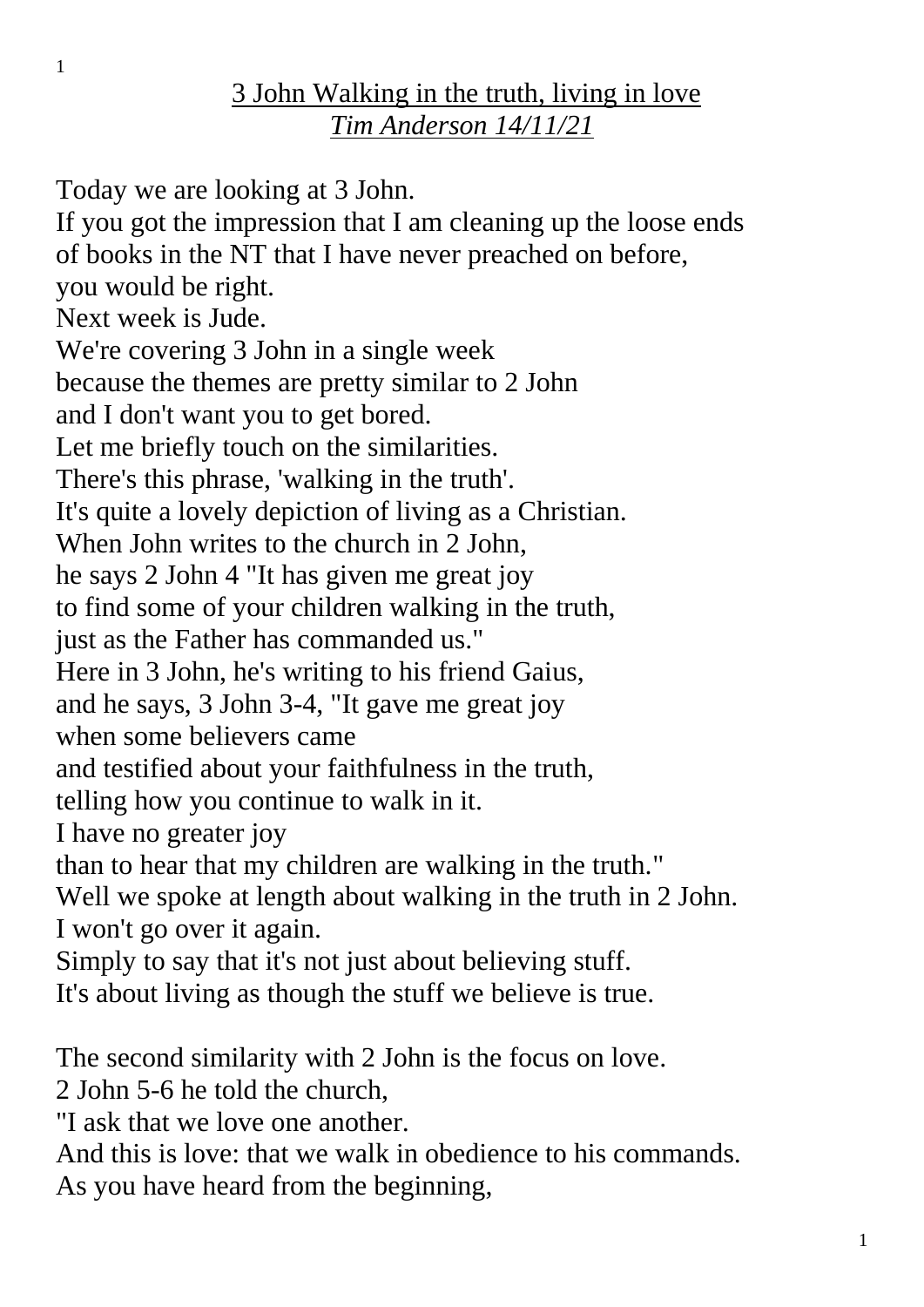$\mathcal{L}$ 

he command is that we love one another."

In 3 John, Gaius is commended for his love,

"Dear friend,

you are faithful in what you are doing for the brothers and sisters, even though they are strangers to you.

They have told the church about your love."

In both letters, if the God's people are urged to one thing, it is love.

So when we looked at 2 John,

we spoke of truth and love,

and how Christians are called to both,

even though we may lean towards one or the other.

Those are similarities between the two letters.

There's also a difference.

It's a difference brought about by their different circumstances.

In 2 John, the church was in danger from false teachers

who did not acknowledge Jesus as the divine Son of God.

And the church was commanded not to offer hospitality

to those who would cause such harm.

In 3 John, we have the other side of the coin.

Gaius is being commended

for offering hospitality to some faithful travelling preachers. And two other characters,

Diotrophes and Demetrius, are held up as examples.

Don't be like Diotrophes.

Do be like Demetrius.

And it seems that their attitude to the travelling preachers is what John is holding up as examples to avoid or imitate. So to boil it down to a sentence.

In 2 John you don't offer hospitality to false teachers.

In 3 John, you do offer hospitality to teachers of the truth.

And last week I explained a bit

about how the social situation made hospitality very important.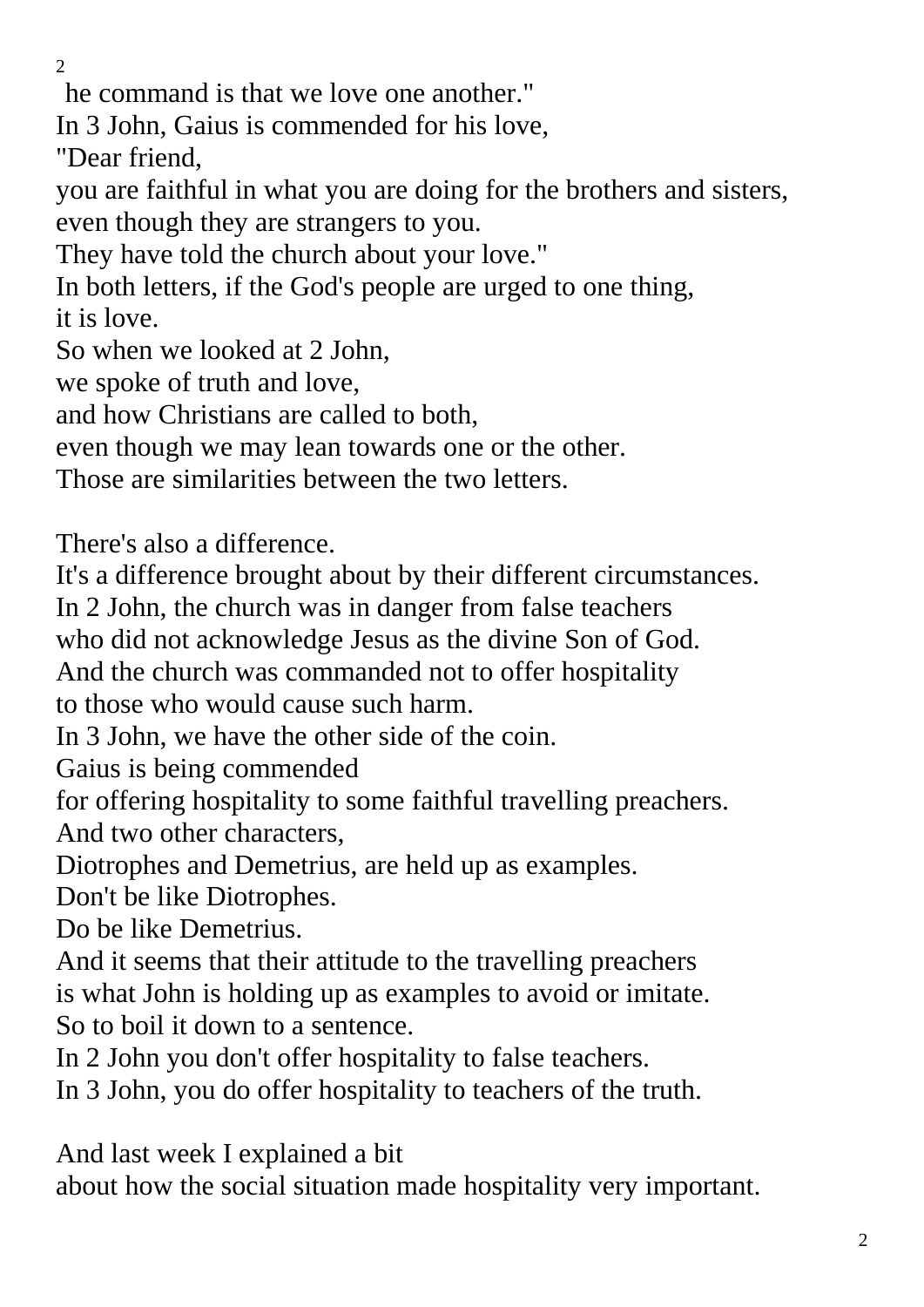This wasn't dinner parties.

This was the basics of a roof over your head when you were travelling because there were no hotels.

Itinerant ministry couldn't function without such hospitality.

And the church at the time depended on itinerant ministry.

If you want the church to walk in the truth,

the church needs to be taught the truth.

There were a limited number of Christians in the early church who had a thorough knowledge of the truth.

And those that there were often went from town to town teaching.

It was before they days of a settled pastoral ministry in each town.

The sort of thing you might expect in the suburbs today.

I mean there's been a minister in Hastings for more than 100 years. We are returning in rural parts of Australia to a more itinerant ministry.

In many country centres, the kinds of places that BCA ministers in,

there is just no way for the minister to be in every town each week.

The minister might visit your church once a month.

The other three Sundays, the locals run the service themselves.

Now that doesn't present the same challenges

in being taught the truth today as it did in the early church.

Today, you just download a sermon

by Tim Keller or John Piper or Alistair Begg.

You listen to it together as a congregation.

You discuss it a bit to help chew the ideas over in your minds.

And chances are you are getting better teaching

than many suburban churches with a settled minister.

But in the early church,

they were really dependent on the itinerant ministers.

They wouldn't have had copies of the whole New Testament.

They might have had one copy of one gospel for the whole church. And now a letter from the apostle John.

And just occasionally a Christian leader passes through the town. It's a wonderful opportunity to learn the truths about your Saviour. And you have to make the most of it.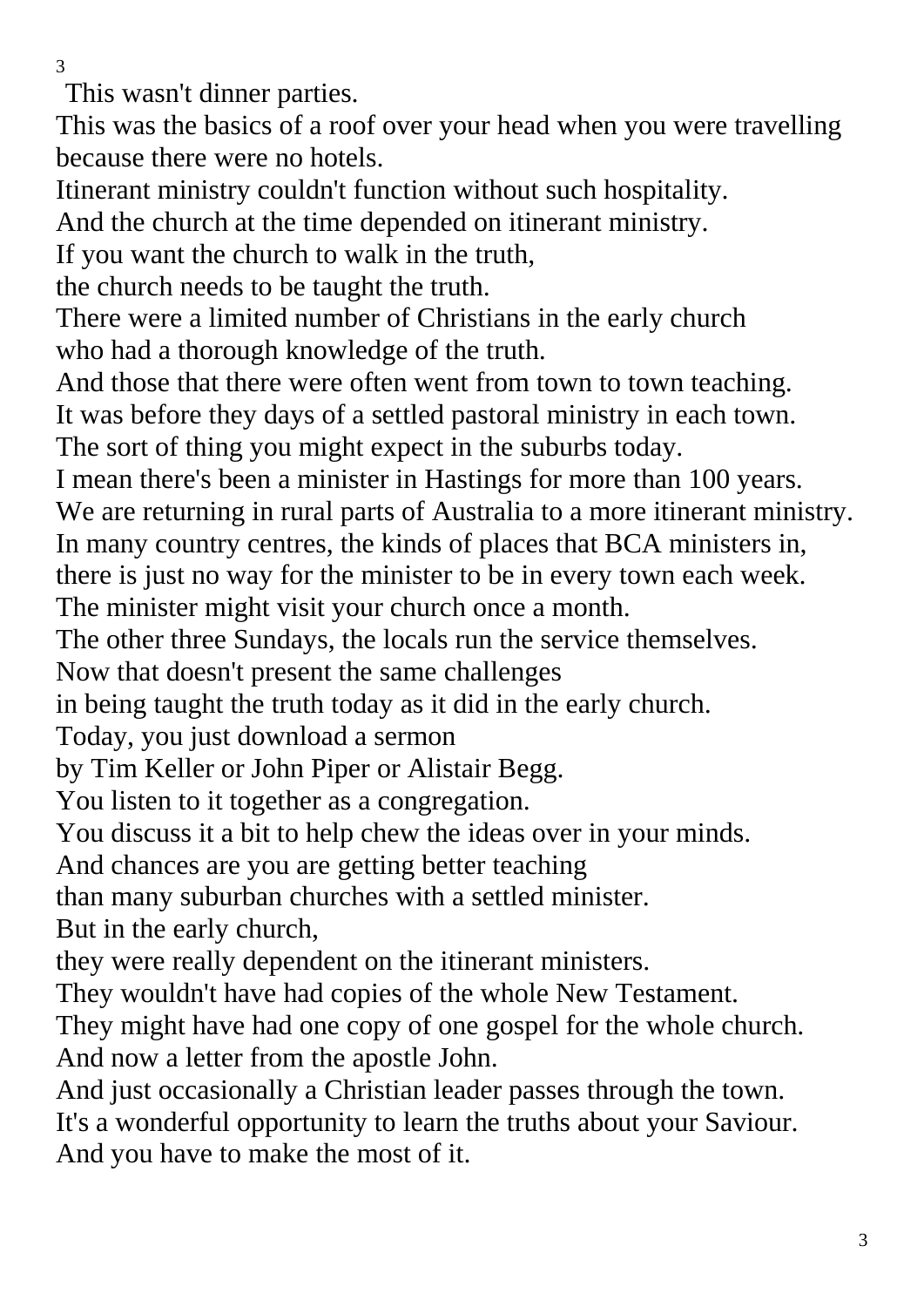Well this is where Gaius was being an absolute champion.

John says to him,

"Dear friend,

you are faithful in what you are doing for the brothers and sisters, even though they are strangers to you.

They have told the church about your love."

This wasn't random acts of kindness on Gaius' part.

You can tell that by the next sentence.

These were itinerant preachers.

And Gaius was doing something to make their ministry possible. Highly likely, he was giving them a place to stay and food to eat while they ministered in the town he lived in.

And that is really gladdening the heart of the apostle John.

Gaius has done a really good thing there.

He might not have been able to do the itinerant preaching himself. He might not have had the knowledge to be able to do that.

But he was enabling someone else who could.

It's a crucial way of promoting the gospel.

Finding people who are able to do things that are really important, and enabling them to do that.

I have a friend, Miranda Starkey.

Some of you have met her.

She comes up to do the camp parent role with her husband Rick

at the Balnarring SUFM.

You might be lucky enough to meet her

when the Balnarring team comes to a service here.

Now Miranda wouldn't get up and speak in front of a group of people. It's not her thing.

But what is her thing?

Well her work is as an accountant.

And she's a very good accountant.

She works a couple of days a week for a small accounting firm.

She spends a couple of days a week doing the mum things

that you do when you have four kids.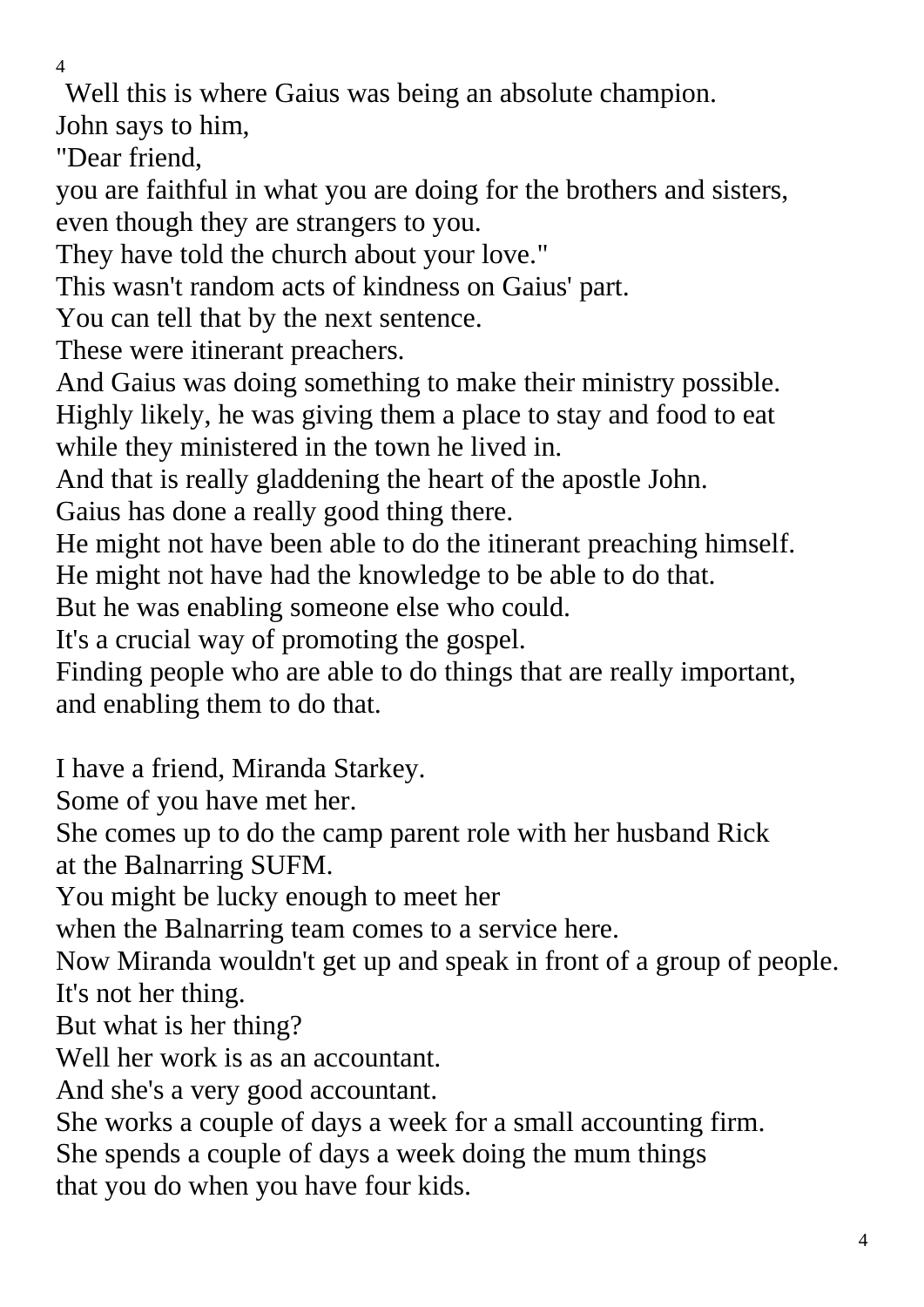But another thing that she does is makes time for enabling ministry. So Michael Collie at SparkLit needs someone to do SparkLit's books. Miranda goes in a does it half a day a week. Same at her church, she does the role that Diana does for us. She puts all the accounts into Quickbooks or whatever the accounting package is. It's enabling ministry. The work that Michael Collie does is unique. I don't know of any other organisation in the world doing a similar thing. And Michael is uniquely placed to do it with his 16 years of experience of publishing Christian books in Argentina. But you can't do much without someone to tick your accountancy boxes in our modern world. So Miranda enables ministry. That's what Gaius was doing that the apostle John was commending him for. But you know what happens when you do a good thing for God? You never get to rest on your laurels. There's always a new challenge to go a bit further in serving the king. And so it was for Gaius. 3 John 6-8 "Please send them on their way

in a manner that honours God.

It was for the sake of the name that they went out,

receiving no help from the pagans.

We ought therefore to show hospitality to such people

so that we may work together for the truth."

What is John talking about here?

The itinerant preachers are moving on from Gaius' town,

and John wants Gaius to give them a good send off.

He's not talking about a marching band and a tickertape parade.

He's talking about funding the next stage of their ministry tour.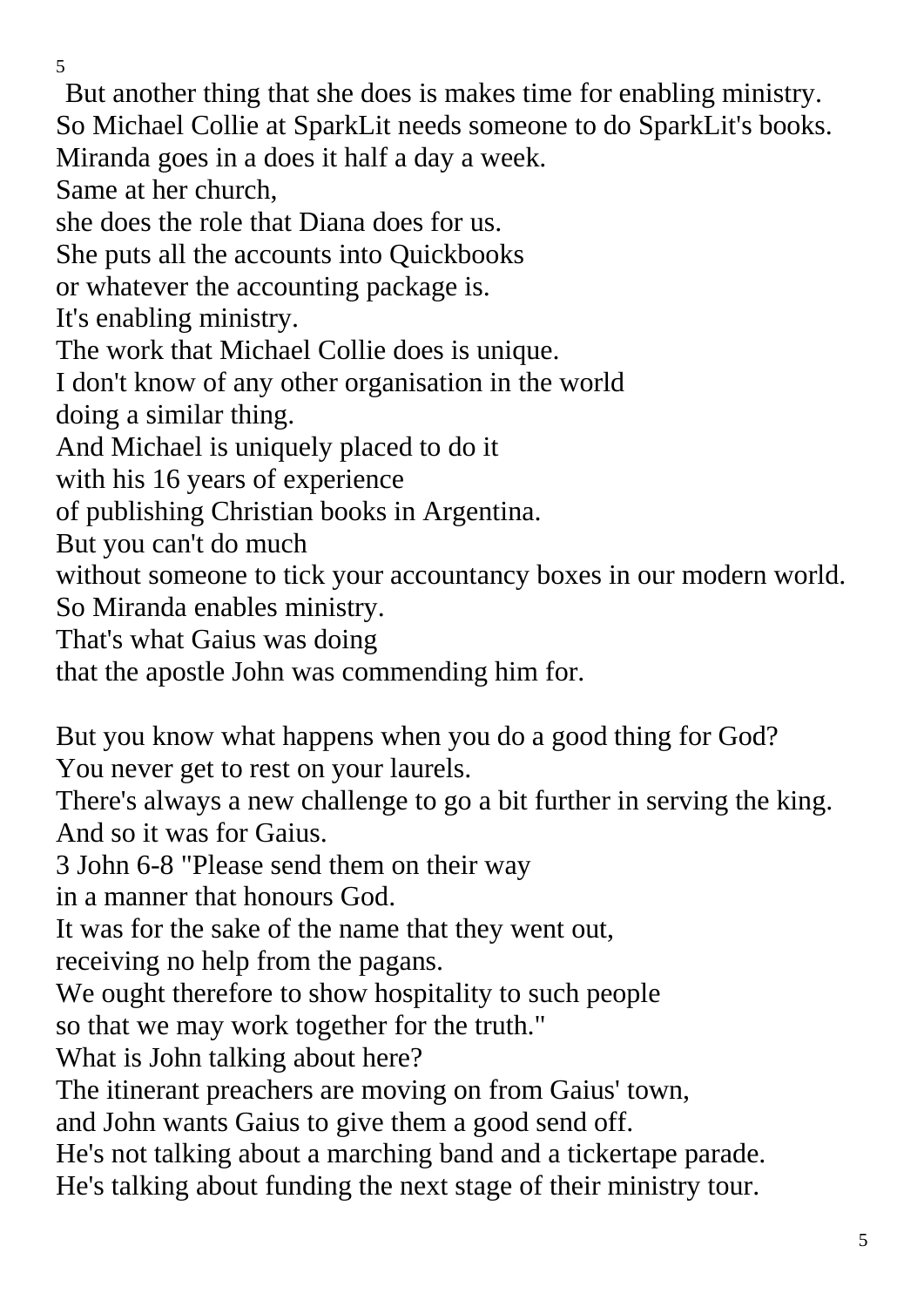If they leave town well supplied for the next stage of their ministry, then that will honour God.

We can't expect non believers to help them in their ministry. Why would they?

So it's incumbent on Christians to help out such people

and so become partners in the truth of the gospel.

That's the thrust of John's message for Gaius.

And that's really the purpose of this letter.

John is absolutely sincere when he commends Gaius for his love.

But he's not going to all the effort or writing a letter,

and it was a lot of effort in the ancient world.

He's not going to all that effort just to give him a pat on the back. John has something he wants from Gaius.

"Please send them on their way in a manner that honours God."

As I was thinking about that,

it crossed my mind

that it needs to thought about in light of Jesus' words,

"My yoke is easy and my burden is light."

When I said there's always a new challenge in serving the king,

you could get the impression that God is a bit of a task master.

Whatever you do in his service, he always wants more.

How could that not be a burden?

But you see,

the things you do in the service of the King of Kings are not a burden. Because God changes our hearts so that serving him becomes a joy.

I don't think for a minute that when Gaius received this letter,

that he removed the seal thinking to himself,

"I wonder what the apostle John wants now?"

It would have been more a case of,

"I really appreciate being able to be part of John's plans.

And any itinerant ministers that he commends are worth supporting. And it gives me a thrill

to be part of getting this good news out to the world.

I'm completely sold out for the Lord Jesus.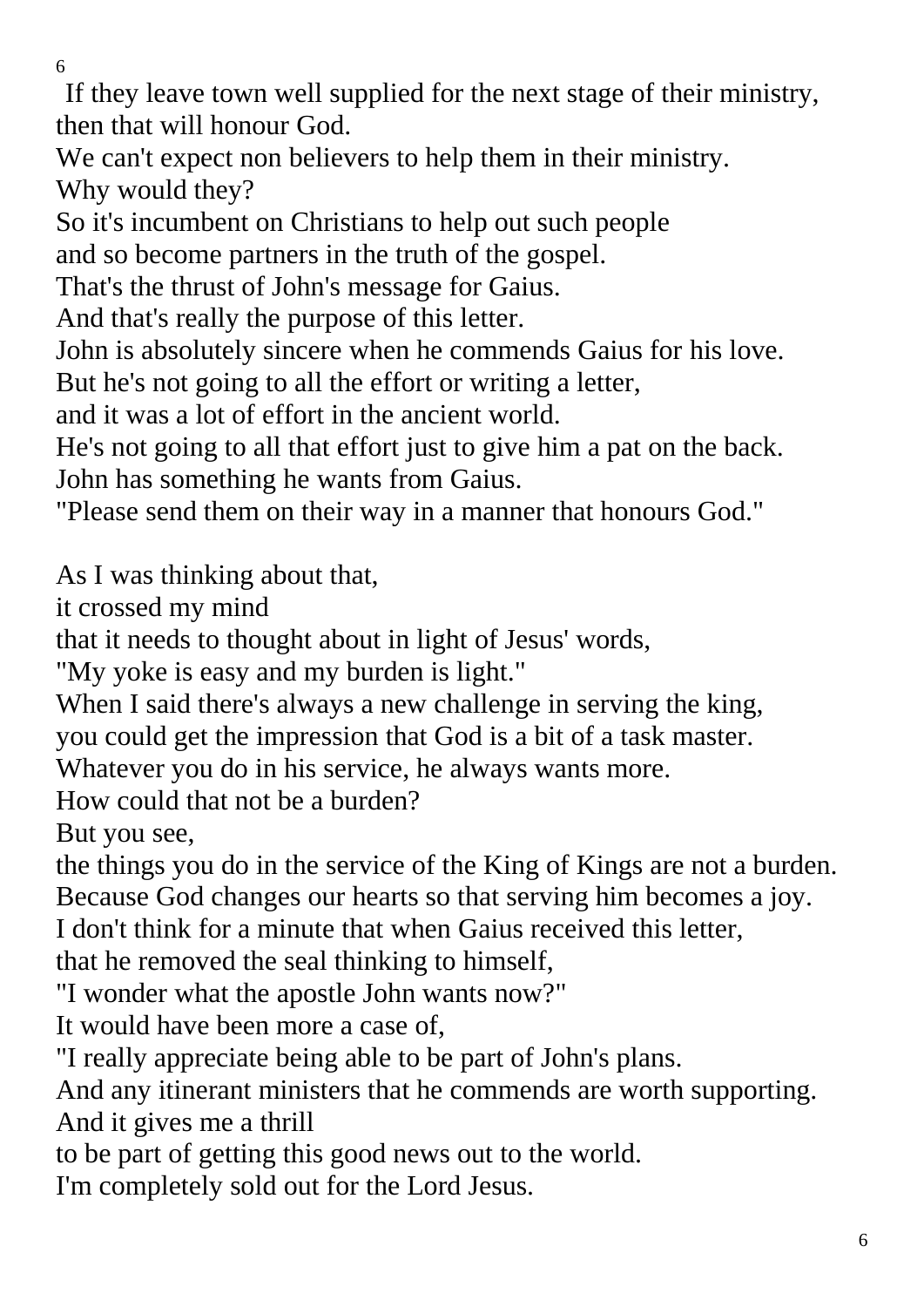7 But there are some things that I can't do myself, that I can see need to be done. It's great that I can help others to do them." If he didn't have that kind of attitude, then I'm sure John wouldn't have written to him with the request. That said, you can tell that John is in a bit of a spot. He's already had one go at trying to organise a proper welcome for these travelling preachers, and he's run into some problems. 3 John 9-10 "I wrote to the church, but Diotrephes, who loves to be first, will not welcome us. So when I come, I will call attention to what he is doing, spreading malicious nonsense about us. Not satisfied with that, he even refuses to welcome other believers. He also stops those who want to do so and puts them out of the church." It sounds like this Diotrophes is a piece of work. He's set himself up a little empire in this church.

It's the kind of thing

where you know when you speak to the people in the next town.

"Oh that church, yes we know the one.

That's Diotrephes church."

It's his little powerbase.

And he's so scared of anyone else having the limelight,

that he will refuse entry

to any travelling preachers who might come to town.

He even spreads rumours about the apostle John.

If you put yourself back in the first century,

it takes a unique kind of arrogance

to undermine one of the 12 apostles personally chosen by Jesus.

This was the guy who was described as 'the disciple whom Jesus loved'.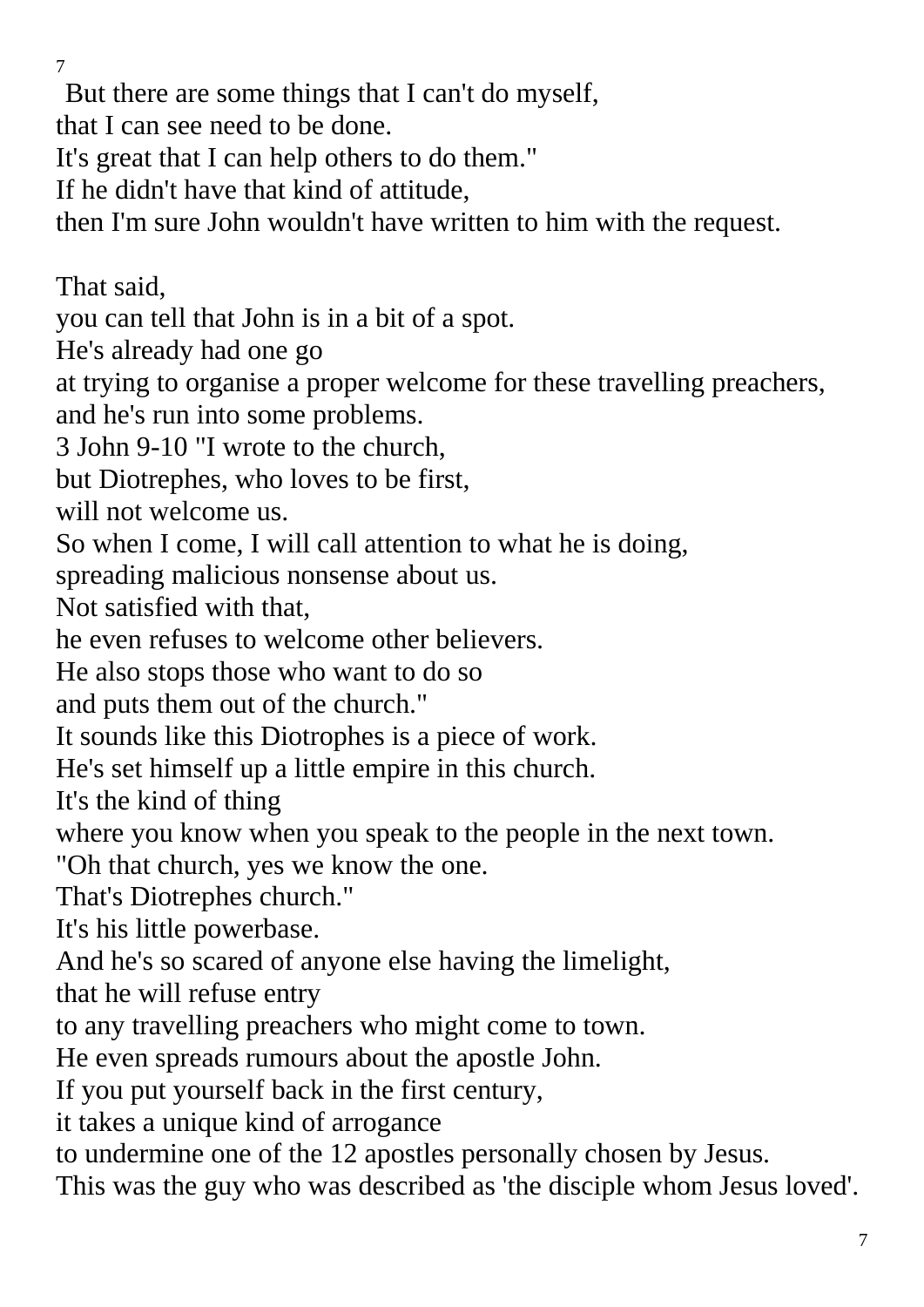It seems almost inconceivable,

that you would fail to welcome John,

and anyone else who was travelling with him.

But we know how ego works.

We've all seen it.

Someone who is so precious about their own turf,

that they won't do what is in the best interests of the group.

But there's also a step beyond ego.

That's when you get to paranoid.

And it seems Diotrephes had got to that stage too.

"He also stops those who want to do so

(that is welcome John and the travelling preachers)

and puts them out of the church."

You can imagine Diotrephes bullying of his fellow church members. "As leader of this congregation,

I've made a decision that we won't be welcoming outsiders.

We don't know them.

We don't know what they are going to say.

And unfortunately some of our members are being uncooperative about that decision.

So in the interests of the unity of the congregation,

I'm going to have to ask anyone

who doesn't want to go along with that decision to leave us.

I do this with sadness in my heart.

You all know how much I care for each one of you.

But it's so important that we preserve the unity of our congregation,

that I feel I have no choice but to take that step."

You can make it sound all nice and caring.

But in the end, it's just bullying.

I get my way or you guys have to leave.

And we've seen this year how ugly it can be

when an institution or a state starts to bully its own members.

But when someone gets as paranoid as Diotrephes

about anyone else sharing some leadership responsibilities,

it's relatively easy for the paranoid person to convince himself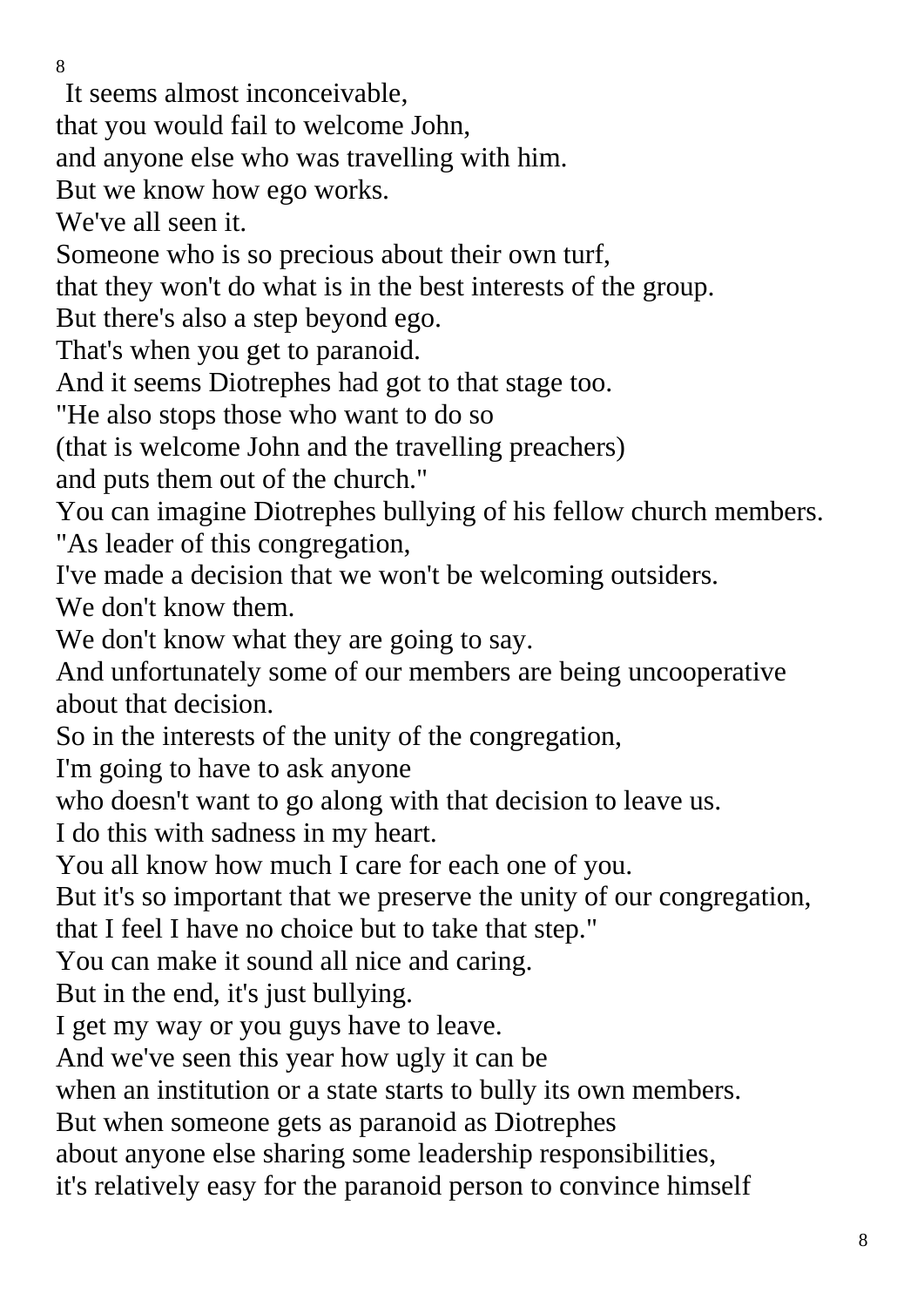that his bullying is actually serving the best interests of the group. It is in the end a judgement call.

There are some issues

where you do need to be willing to let people depart.

If they want to start worshipping Ra the Egyptian Sun God, then you need to say,

You'd better go and form your own religious organisation.

There's no room for Ra worship in the church of Jesus.

But in the case of Diotrephes,

it wasn't about what anyone believed or taught.

It was about him being in charge.

And the fact that he couldn't cope if someone else was in charge. Very ugly.

Sadly too common.

Well John has warned his good friend Gaius

about the perils of the bad example of Diotrephes.

Finally he wants to leave him with a good example.

Someone he can look up to and imitate.

And so John points his friend in the direction of Demetrius.

3 John 12 "Demetrius is well spoken of by everyone

and even by the truth itself.

We also speak well of him,

and you know that our testimony is true."

So here's a person you can look up to.

No one has anything bad to say about this guy.

Now Demetrius is still alive.

Every second funeral I take,

the family tells me

that no one had a bad word to say about the dearly departed.

It can't be true.

There are very few people out there

who no one has a bad word to say about.

It's just after they've died that no one says anything bad about them. But Demetrius is alive and kicking.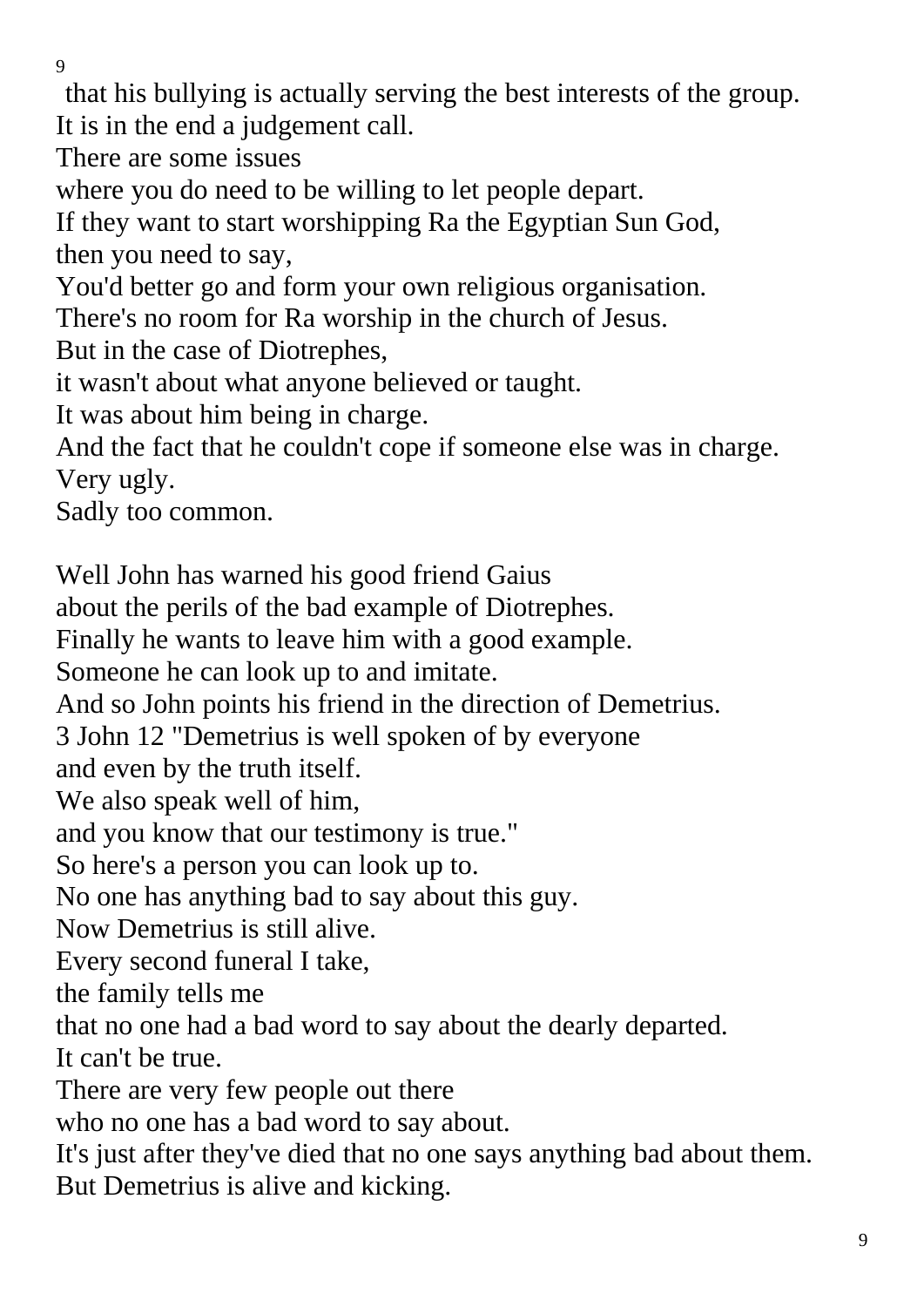And no one has a bad word to say about him.

Obviously the man is not perfect, no one is.

But his life is of such a quality that people can recognise it.

Not just his close friends, everyone can recognise it.

Now Jesus says something that might make you worry at this point. This is Luke 6:26,

"Woe to you when everyone speaks well of you,

for that is how their ancestors treated the false prophets."

Should Demetrius be worried about everyone speaking well of him? Well no.

There are people around who everyone speaks well of

because they tell them whatever they want to hear.

That's what the false prophets did.

"You want me to tell you that God is going to bless you,

sure I can do that.

Oh the collection bowl is over there, by the way."

But that's not Demetrius' situation.

People speak well of him because they recognise the quality of his life. And it's not only people who speak well of Demetrius.

He's even spoken well of by the truth itself.

What does that mean?

I think it means that the facts bear out the assessment that people make. If you take an unbiased look at the quality of Demetrius' life,

it says what everyone else says.

He's someone worth imitating and looking up to.

And finally, John himself also speaks well of him.

And as Gaius knows,

John is the one who shared the good news of salvation with him. John can be believed.

What's the point for us of all this commendation of Demetrius? 3 John 11 "Dear friend, do not imitate what is evil but what is good." John wants Christians to spend some time thinking about who to imitate.

I asked Lane Prowd one time,